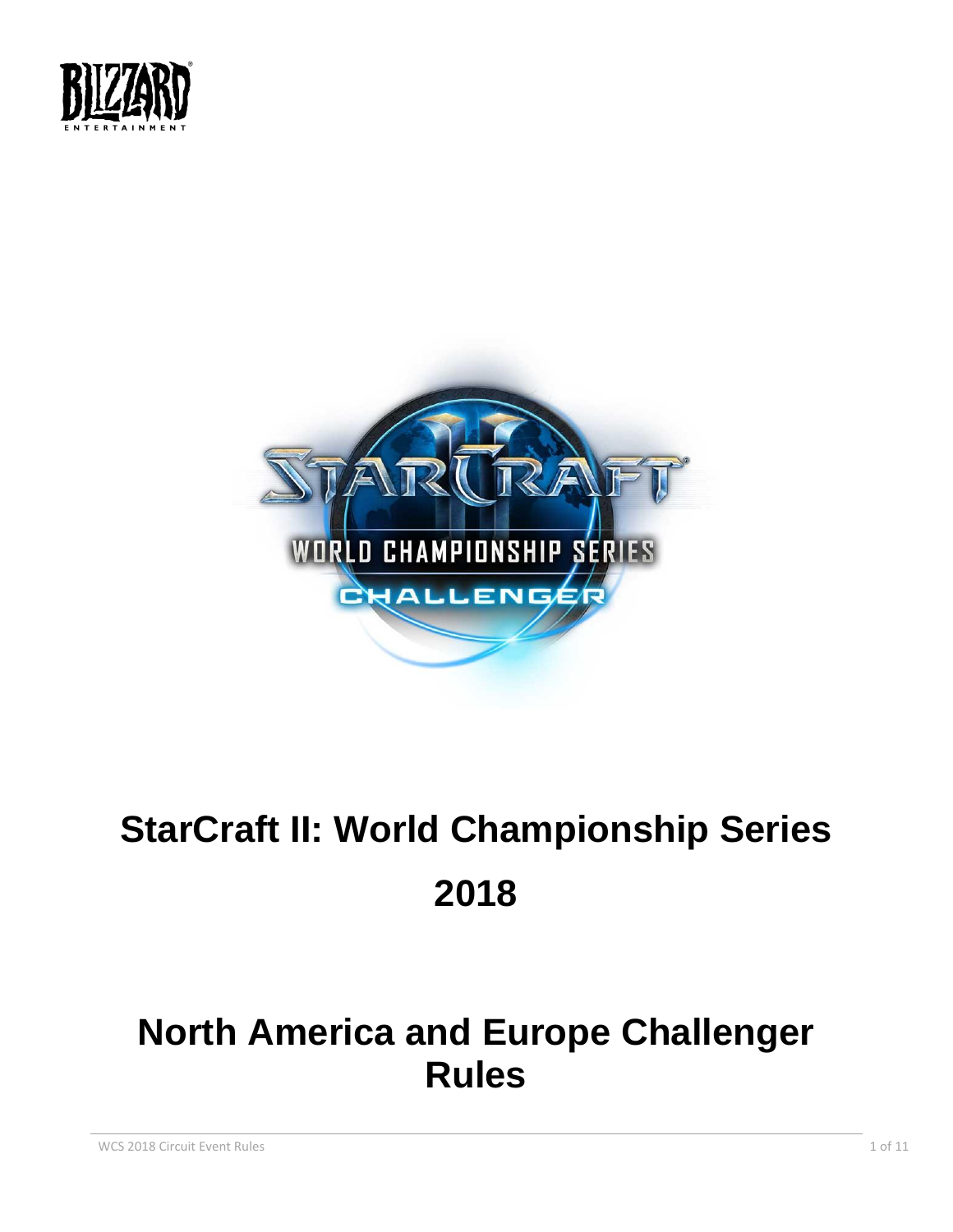

## **Welcome!**

Congratulations and welcome to WCS Challenger!

We are very excited for the season of WCS play ahead of us and would like to use this opportunity to thank you for your continuous passion and support for esports.

To start, please familiarize yourself with the general WCS Circuit rules, found [here.](https://bnetcmsus-a.akamaihd.net/cms/page_media/m5/M538872VEAGF1516242955164.pdf) These general rules cover the WCS as a whole, and apply to all events.

The Event-specific rule set, detailed below, will provide you with specific guidelines on how WCS Challenger will be run, and how you will need to prepare for your matches.

We will strive to provide a very fair and transparent environment for you to compete in, so that you can feel comfortable and give your best performance. Please feel free to ask our tournament administration team if you need any help!

GL & HF!

Blizzard Entertainment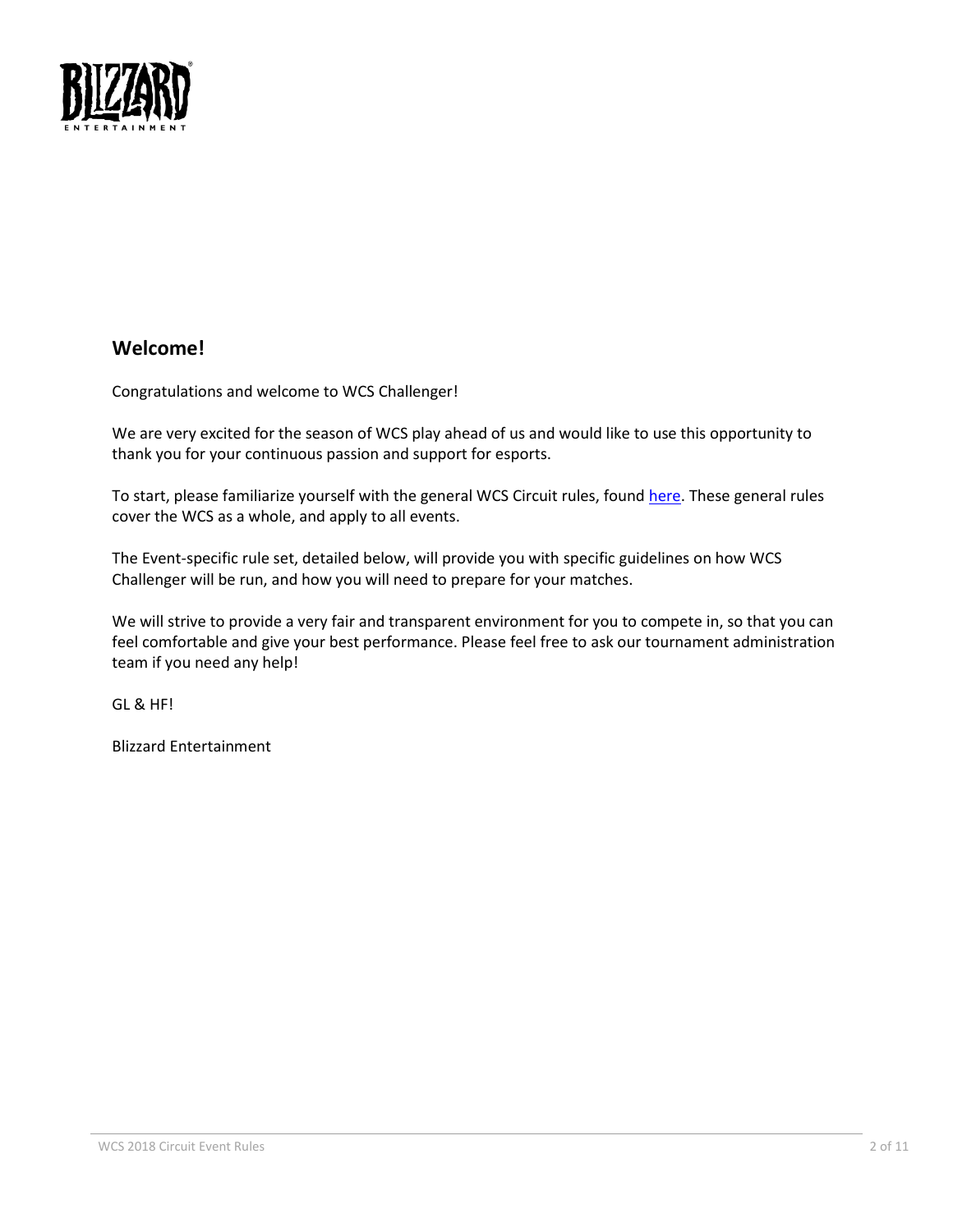

## **Table of Contents**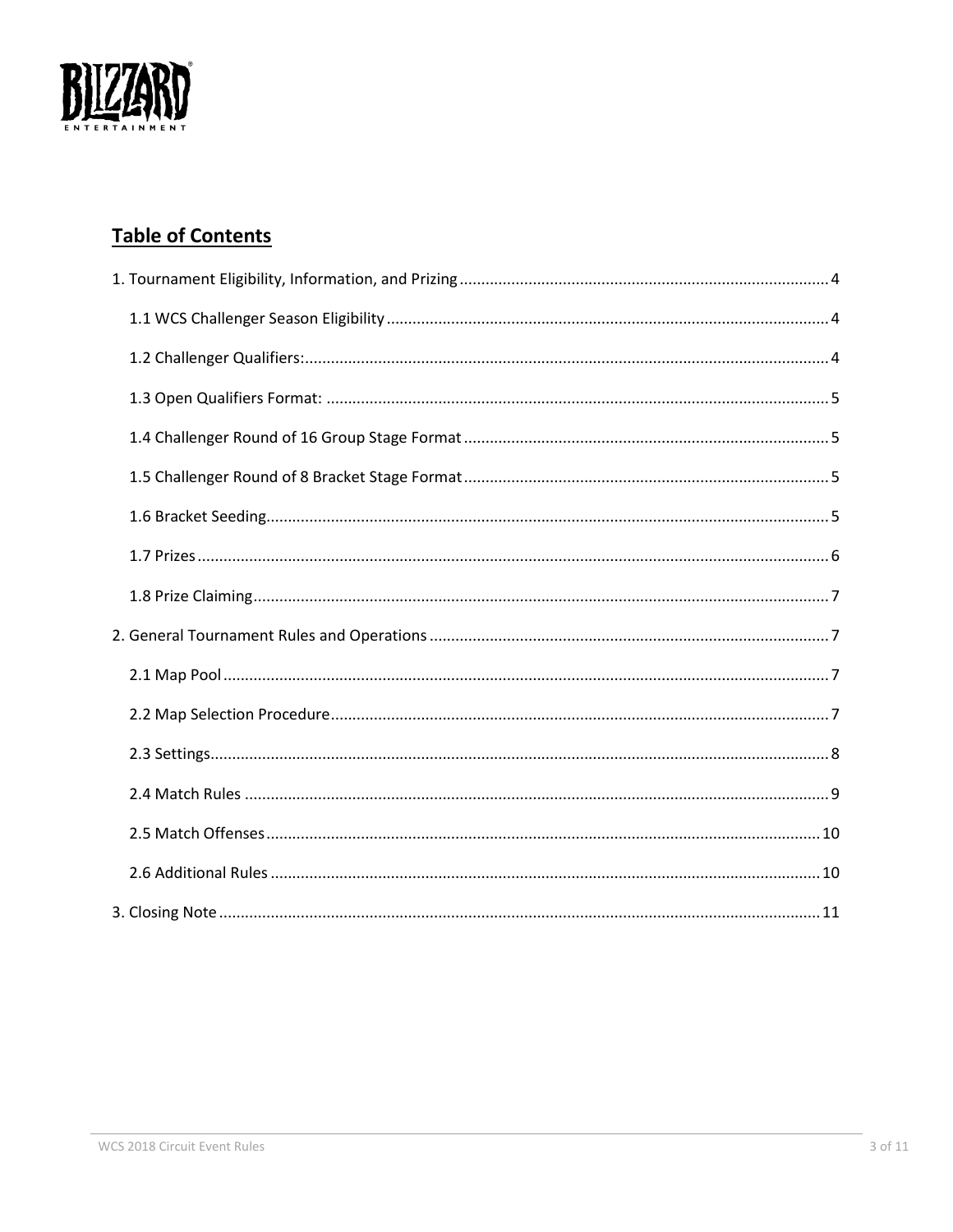

## **World Championship Series Challenger Events**

Welcome to the WCS! StarCraft II World Championship Series (WCS) Challenger seasons are online events in which players compete to win prizes and points in the StarCraft II WCS Global standings, as well as one of several seeds to WCS Circuit events where players can earn additional points and prizes. These points are used to determine standings in the WCS Circuit, and at the end of the year top players may earn an invite to the WCS Global Finals at BlizzCon!

In 2018, the planned WCS Circuit Events are WCS Leipzig, WCS Austin, WCS Valencia, and WCS Montreal. Each of these Circuit events has an associated Challenger season for each region. The top 4 players from the North America region and the top 4 players from the Europe region in each Challenger season will win flights and lodging to the associated Circuit Event, each of which take place at a corresponding DreamHack event. Information on DreamHack and specific DreamHack events can be found [here.](https://wcs.dreamhack.com/)

This document will help players understand the rules and tournament format used in WCS Challenger seasons in 2018 for North America and Europe.

## <span id="page-3-0"></span>**1. Tournament Eligibility, Information, and Prizing**

## <span id="page-3-1"></span>**1.1 WCS Challenger Season Eligibility**

Players must meet all eligibility requirements as defined in the [official WCS Rules.](https://bnetcmsus-a.akamaihd.net/cms/page_media/m5/M538872VEAGF1516242955164.pdf)

## <span id="page-3-2"></span>**1.2 Challenger Qualifiers:**

16 players will qualify for each region's Challenger season as follows:

- **8 players qualify** from two days of online Open Qualifiers
	- $\circ$  Each day is a standalone tournament with open signups
		- Players are seeded into a double-elimination bracket. Seeding is based on WCS ranking
		- **The top 4 players from each day advance 2 from winners bracket, 2 from** losers
- **4 players qualify** from previous major tournament finishes
	- $\circ$  These qualifications will be drawn from a combination of the previous Challenger season and, at Blizzard's discretion, selected regional tournaments
		- Two will always be drawn from the players placing  $1<sup>st</sup>$  and  $2<sup>nd</sup>$  place in the previous Challenger season or WCS Pre-season – Previous regional winners and runners-up will have a chance to "defend their crowns".
		- Two additional players will be drawn from the  $3<sup>rd</sup>$  and  $4<sup>th</sup>$  place finishers of the previous Challenger season or WCS Pre-season. Alternately, prior to the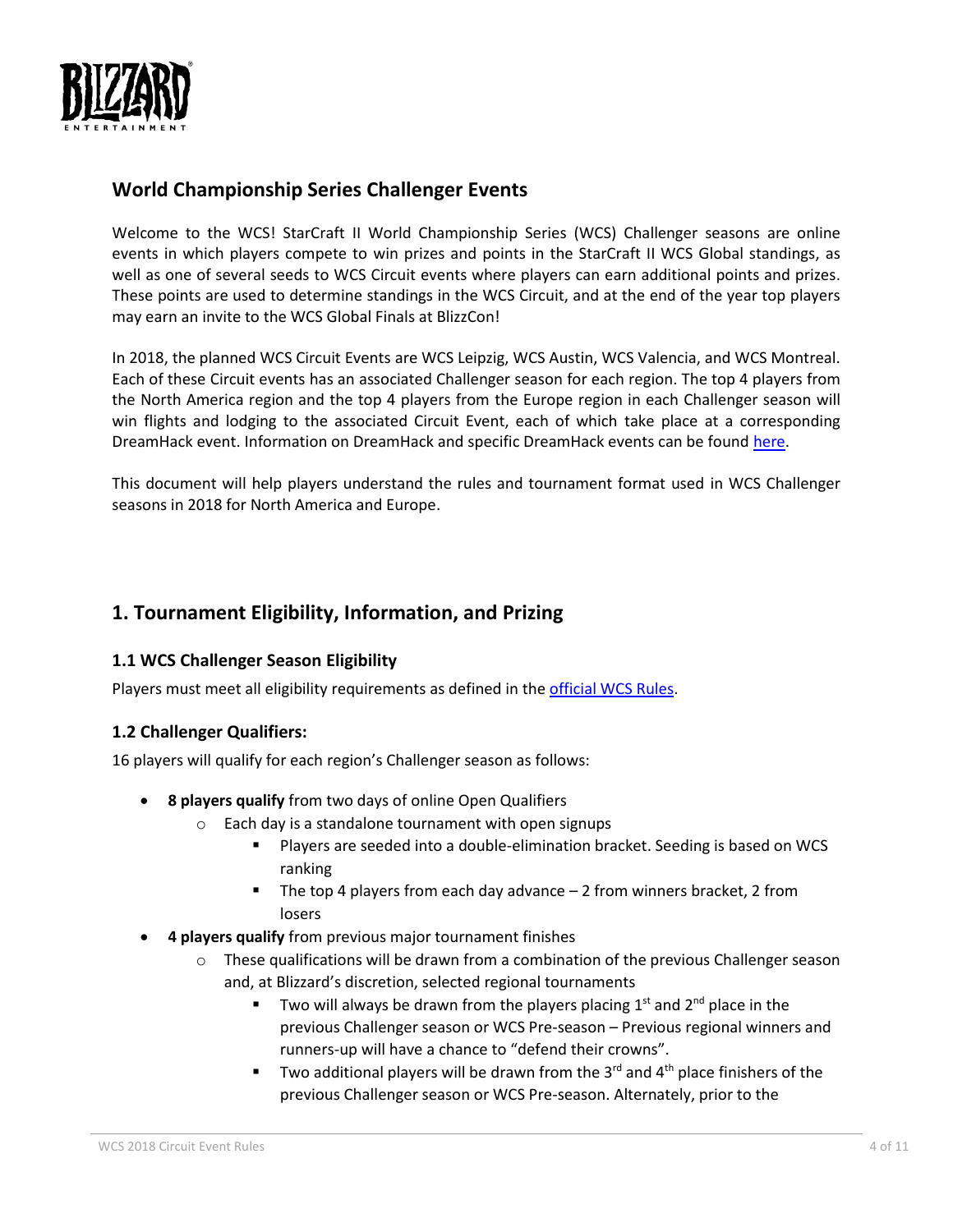

applicable Challenger season, Blizzard may announce that up to two spots in Challenger will be granted to players based on finishes at selected regional tournaments.

- **4 players qualify** from ladder rankings
	- $\circ$  Ladder dates will be specified in the announcement for the applicable Challenger season

## <span id="page-4-0"></span>**1.3 Open Qualifiers Format:**

Players will qualify for each Challenger season from Open Qualifiers tournaments that are held prior to the beginning of the Challenger season. Each region's Challenger will have two such Open Qualifiers, and 4 players will qualify from each, for a total of 8 players per region.

- Each Open Qualifier tournament will have open signups which will be posted on [https://wcs.starcraft2.com](https://wcs.starcraft2.com/)
- Each Open Qualifier will be double-elimination bracket format
- Players will be seeded according to current season WCS standings, found at [blizz.ly/WCSStandings.](http://blizz.ly/WCSStandings) In the event of a tie, players will be seeded randomly
- Each match will be best-of-three

## <span id="page-4-1"></span>**1.4 Challenger Round of 16 Group Stage Format**

The group stage will consist of the 16 players who qualified for Challenger through the above methods. These players will be seeded into four groups of four players each.

Each group will be seeded according to the player's current ranking in the WCS Global standings, found a[t blizz.ly/WCSStandings.](http://blizz.ly/WCSStandings) In the event of a tie, players will be seeded randomly.

Each match will be best-of-three, and will follow the double-elimination dual tournament format, with two players advancing from each group.

## <span id="page-4-2"></span>**1.5 Challenger Round of 8 Bracket Stage Format**

The bracket stage will consist of the 8 players who advanced from the group stage. These players will be re-seeded into an 8-player bracket. Unlike the group stage, bracket play will be single-elimination, and each match will be best-of-five, except for the Finals, which will be best-of-seven.

## <span id="page-4-3"></span>**1.6 Bracket Seeding**

For the bracket stage, players will be grouped into two initial columns:

- Pool 1 (those who finished first in their group in the group stage)
- Pool 2 (those who finished second in their group in the group stage)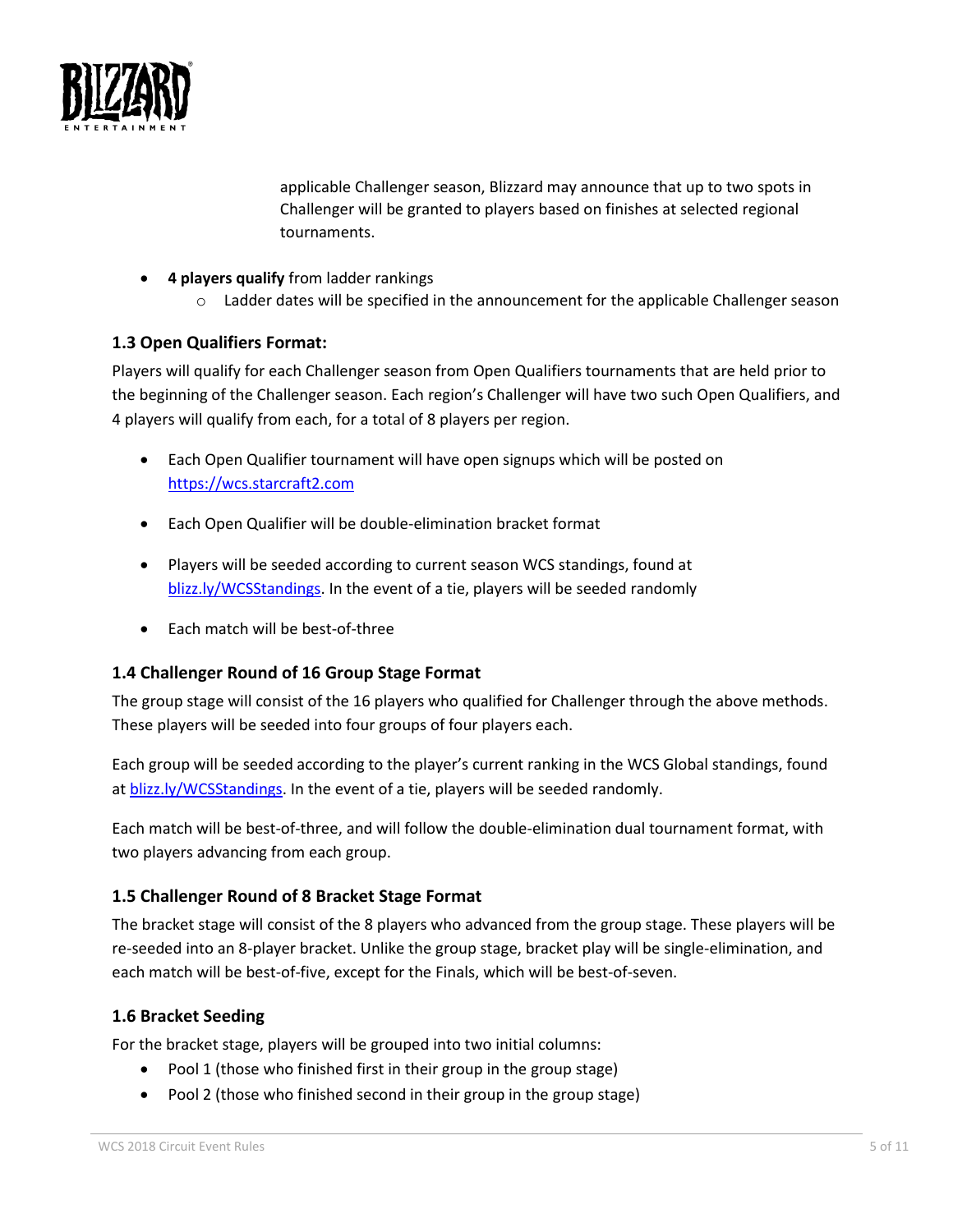

Players will then be ranked by WCS standing within these groups. The top two players by rank in Pool 1 will be placed in Group 1A. The bottom two players by rank in Pool 1 will be placed in Group 1B. The same is done for the pool of players who finished second in their group, with the top two players being placed in Group 2A and the bottom two being placed into Group 2B. Once this is done:

- Each player from Group 1A is matched **randomly** against a player from Group 2B
	- o **Exception**: Players will not be matched against opponents from their Round of 16 group in the Round of 8 bracket
- Each player from Group 1B is matched **randomly** against a player from Group 2A
	- o **Exception:** Players will not be matched against opponents from their Round of 16 group in the Round of 8 bracket
- The overall bracket is then arranged based on seeding for players in Pool 1

## <span id="page-5-0"></span>**1.7 Prizes**

Players who participate in WCS Challenger seasons compete to earn the following prizes in USD. The top finishers of each WCS Challenger season will also earn automatic invites to the associated WCS Circuit Event that takes place after each Challenger season concludes. More information about the WCS can be found [here.](https://wcs.starcraft2.com/en-us/about/)

| WCS Challenger - NA and EU |            |                                            |         |  |
|----------------------------|------------|--------------------------------------------|---------|--|
| 1st Place                  | 200 points | Invite to WCS Circuit Event<br>Round of 32 | \$1,600 |  |
| 2nd Place                  | 140 points | Invite to WCS Circuit Event<br>Round of 32 | \$1,200 |  |
| 3rd - 4th Places           | 90 points  | Invite to WCS Circuit Event<br>Round of 32 | \$800   |  |
| 5th - 8th Places           | 60 points  |                                            | \$600   |  |
| 9th - 16th Places          | 30 points  |                                            | \$400   |  |

In addition, players will earn the WCS Circuit points indicated in the chart below:

Points earned will contribute toward player standings in the 2018 WCS Circuit and may be tracked at [https://wcs.starcraft2.com/en-us/standings/.](https://wcs.starcraft2.com/en-us/standings/) Players who finish near the top of the standings may earn an invite to the WCS Global Finals at BlizzCon at the end of the WCS season.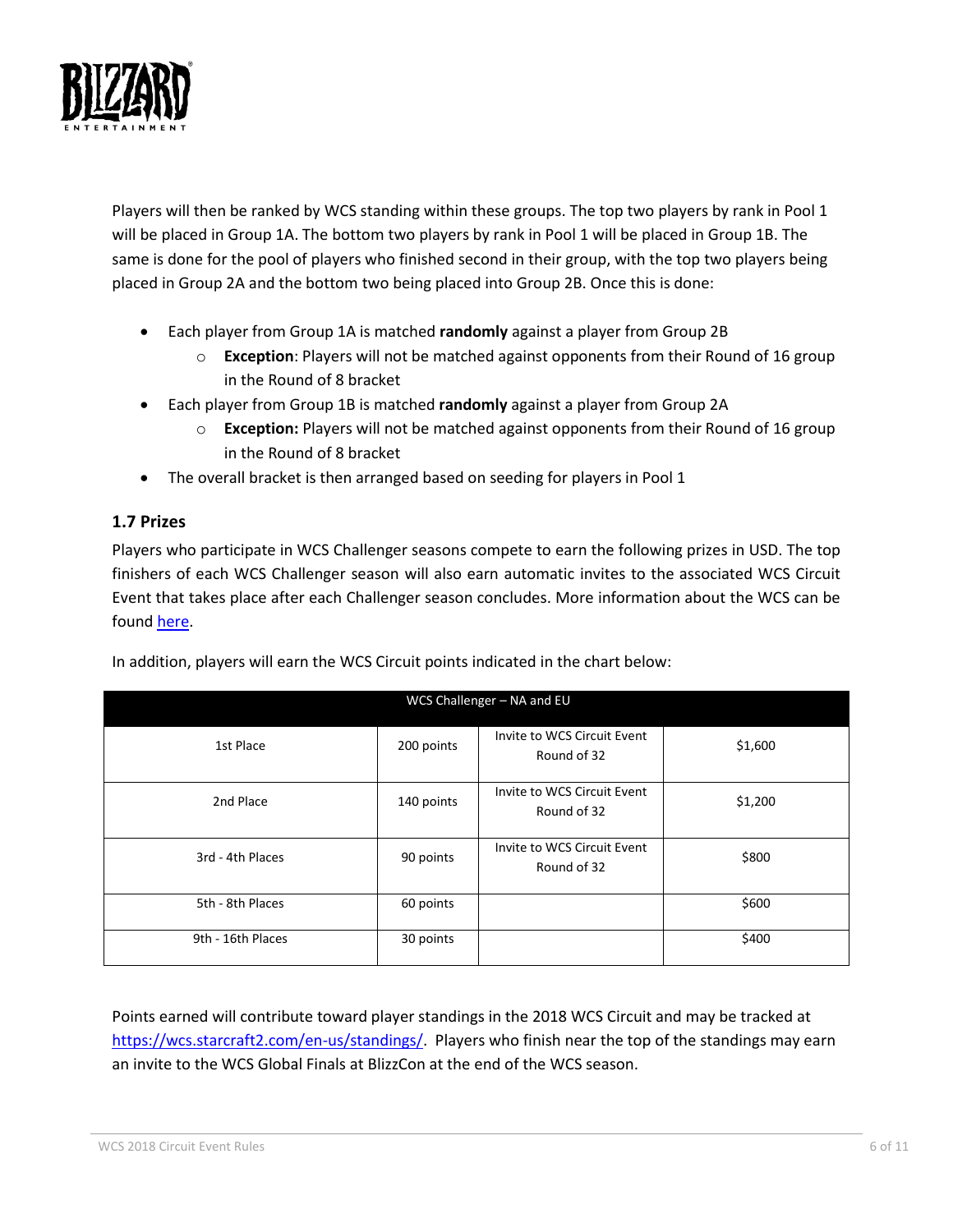

## <span id="page-6-0"></span>**1.8 Prize Claiming**

Upon qualifying for Challenger, players must provide Blizzard with full contact information to ensure that prize claims may be made.

## <span id="page-6-1"></span>**2. General Tournament Rules and Operations**

## <span id="page-6-2"></span>**2.1 Map Pool**

All maps used in both Open Qualifiers and Challenger seasons will be the Blizzard Ladder Map official versions, and will use the maps available on ladder at the start of the event. Clic[k here](https://starcraft2.com/en-us/news) for the latest on maps and other StarCraft II news.

## <span id="page-6-3"></span>**2.2 Map Selection Procedure**

In all matches, a map veto (removal and pick) procedure is used. The higher seeded player must choose to act as Player A or Player B.

In the Open Qualifiers for Challenger as well as the Challenger Round of 16 Group stage, the higher seeded player will be determined by their placements in the current year's WCS Standings. In the event of a tie, the higher seed will be determined randomly.

In the bracket portion of the Challenger tournament (Round of 8), the player who placed first in their group in the Group stage (Round of 16) will have a higher seed over their opponent, who will have placed second based on the seeding rules outlined in section **2.6**. In the Round of 4 and the Finals, seeds with regards to maps will be determined randomly.

## **Best-of-3**

For all Best-of-3 games matches, Player A must veto one map first, then Player B must veto two maps, and then Player A must veto one more map. The vetoed maps will not be played in the match. Player B must choose the game 1 map and then Player A must choose the game 2 map. The game 3 map will be the map that hasn't been chosen or vetoed.

#### **Best-of-5**

For all Best-of-5 games matches, Player A must veto one map first and then Player B must veto one map. The vetoed maps will not be played in the match. Next, the players must alternate choosing each game's map, starting with Player A choosing the game 1 map. The game 5 map will be the map that hasn't been vetoed or chosen for games 1-4.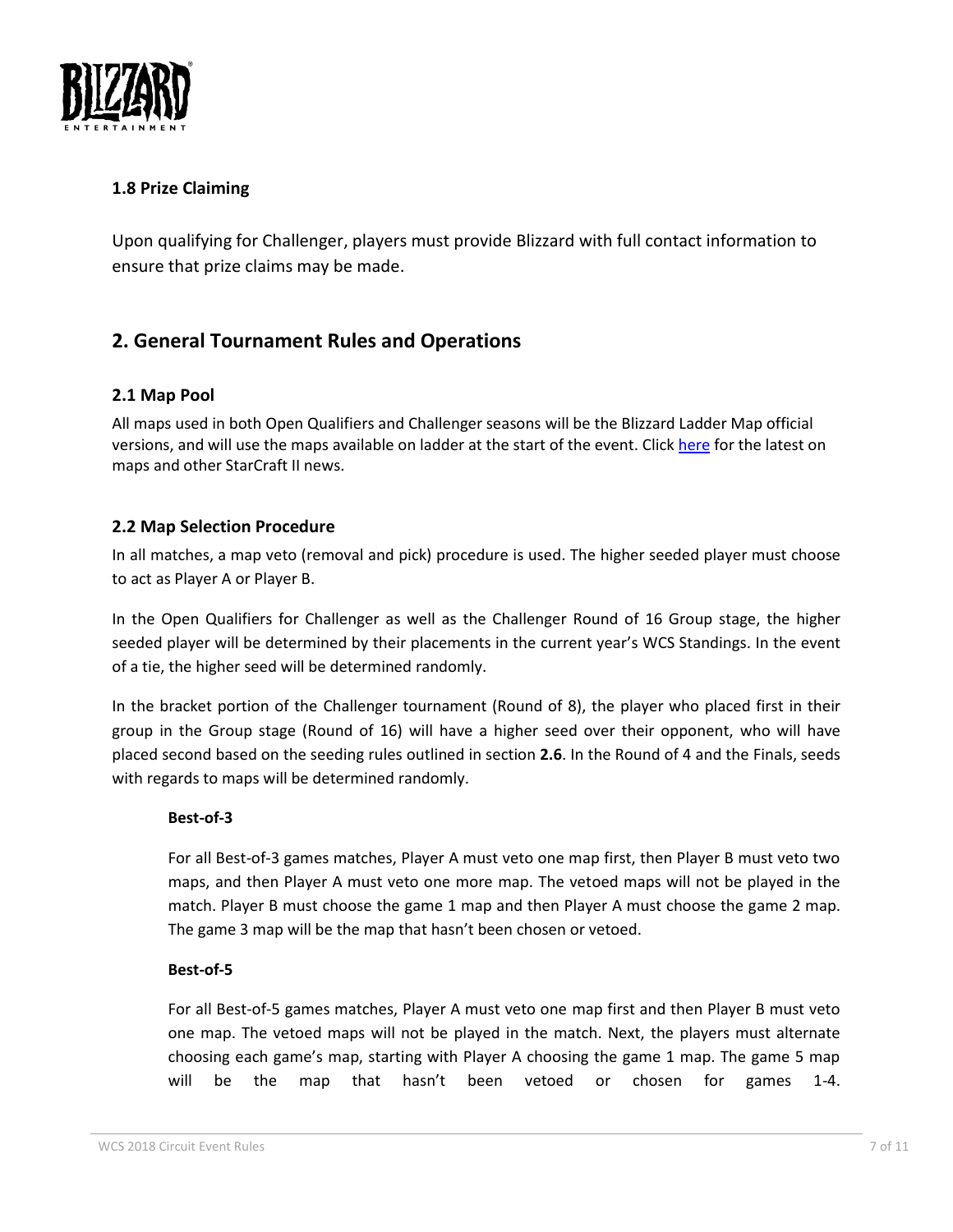

#### **Best-of-7**

For all Best-of-7 games matches, there will be no vetoes. Players must alternate choosing each game's map, starting with Player A choosing the game 1 Map.

## <span id="page-7-0"></span>**2.3 Settings**

Game Settings apply to both Open Qualifiers and Challenger.

- **Players must use default unit "skins**" any extra unit "skins" are to be disabled
	- $\circ$  Should a player be determined to be using a non-default unit skin mid-match, the match should be paused immediately and a tournament administrator notified. The match will then be restarted, **UNLESS** the non-offending player does not wish to replay the game, in which case the game shall continue as normal
	- $\circ$  Players must pause the game and notify an administrator within 3 minutes of a nondefault unit skin first visibly appearing in-game in order to request a re-game. Tournament admins will use their discretion to determine whether a player had a reasonable window to notice and report a disallowed skin.
	- o The non-offending player **must** make the decision whether or not to replay the game at the time of the initial pause. If the non-offending player elects to have the game continue, they forfeit their right to later declare a re-game
	- o The offending player shall be issued a Warning, **whether or not the game was restarted**
	- $\circ$  If a player accumulates multiple Warnings, they may be issued a Game Loss, then a Match Loss, then Disqualification from the tournament, at the Administrator's discretion
		- Players may also be fined for repeat offenses, at the Administrator's discretion
- The "Busy" setting in Battle.net is required to be active
- Players must turn off notifications
- Players must disable the "Only allow friends to send me messages" setting must be disabled to allow admins to communicate with them
- Every player must use full screen or windowed full screen
- The "Save all replays" setting should always be active
- Each game must be played in Faster mode
- Players must join a special Tournament channel given by the admin team
- No streams are permitted to be running in the background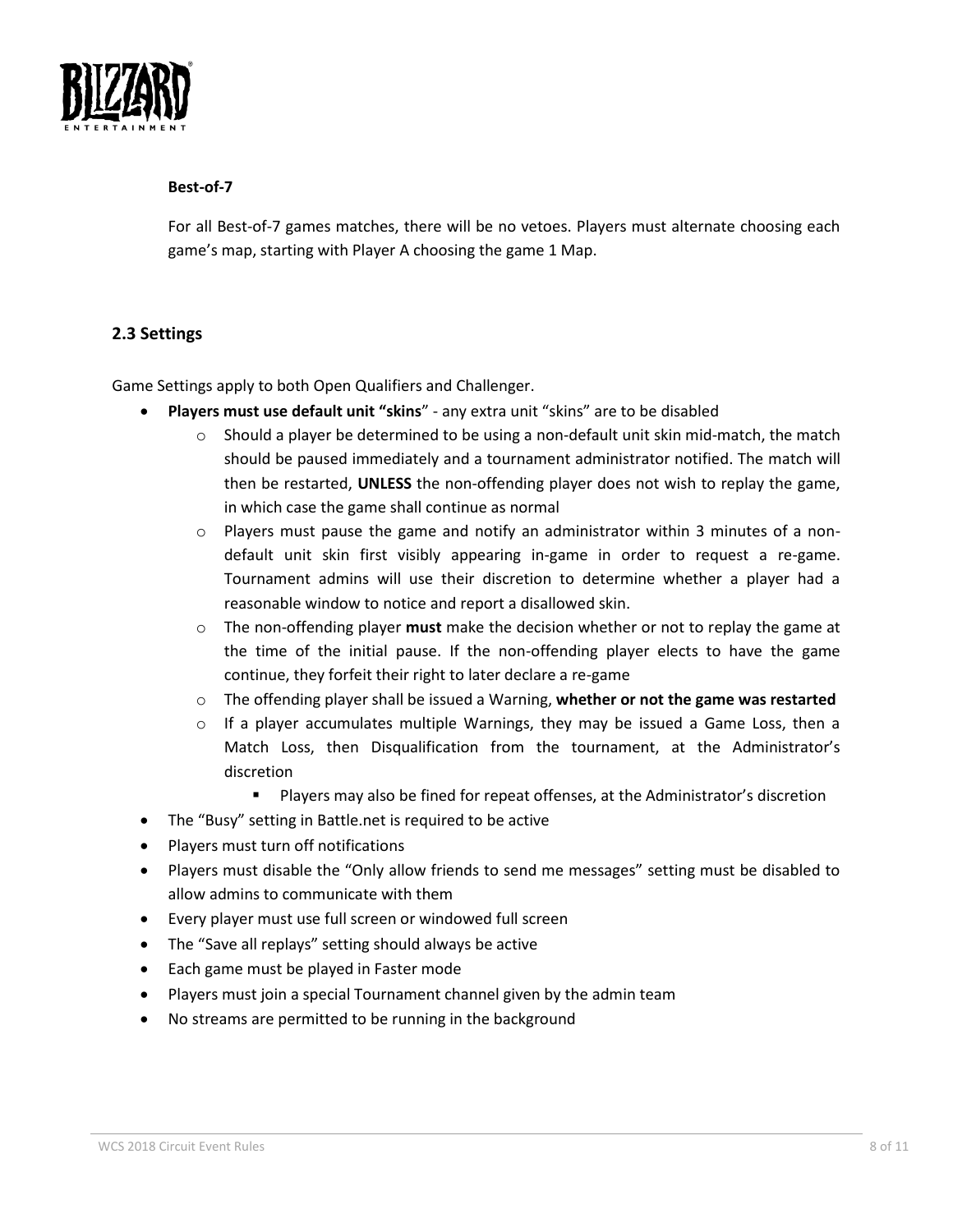

## <span id="page-8-0"></span>**2.4 Match Rules**

## **The following rules apply to both Open Qualifiers and WCS Challenger events:**

- Players are required to be ready and check in with admin team 1 hour before the match starts in a channel that will be given to players prior to the event start date. Once prepared to play, the player must notify the tournament administrator
	- For the Open Qualifiers, check-in time will be 30 minutes before match start
- All matches will be played on the Battle.net server determined by the tournament organizer
- Players may request a blind pick where each player will communicate their race to the tournament administration team before each match starts
- Players may not switch races after each game of a match
- During the game, players may not use chat except for a greeting, closing, and request for pause
- Players may not pause a game unnecessarily and should it be required, the player must inform their opponent and/or the tournament administration team immediately by typing "PP" in the in-game chat
- Any pauses or stops during the game caused by player negligence is liable to the player and may be subject to a warning, fine, or disqualification
- Players who intentionally quit a game before it has ended without a tournament organizer's permission will concede the game
- In the case of a technical issue, the tournament organizer may restart the game from the beginning at their discretion
- If any player is disconnected from a game, they are required to wait for a tournament administrator to verify the situation and make one of the following decisions depending on the nature of the disconnect:
	- Restart of the game from the beginning
	- Use "Recover game" option to start from an administrator designated point in time
	- Declare a winner or a forfeit
- In order to dispute any game issue, players must notify a referee immediately. Once the next game has started, players may not protest results. The tournament administration may investigate past results at their discretion
- Players may not watch any replays in the middle of a match. If there are any games that remain in the match, players must rejoin the designated tournament administrator group within 1 minute
- Replays may be reviewed during down time in-between matches if available, as long as this does not cause any delay in the tournament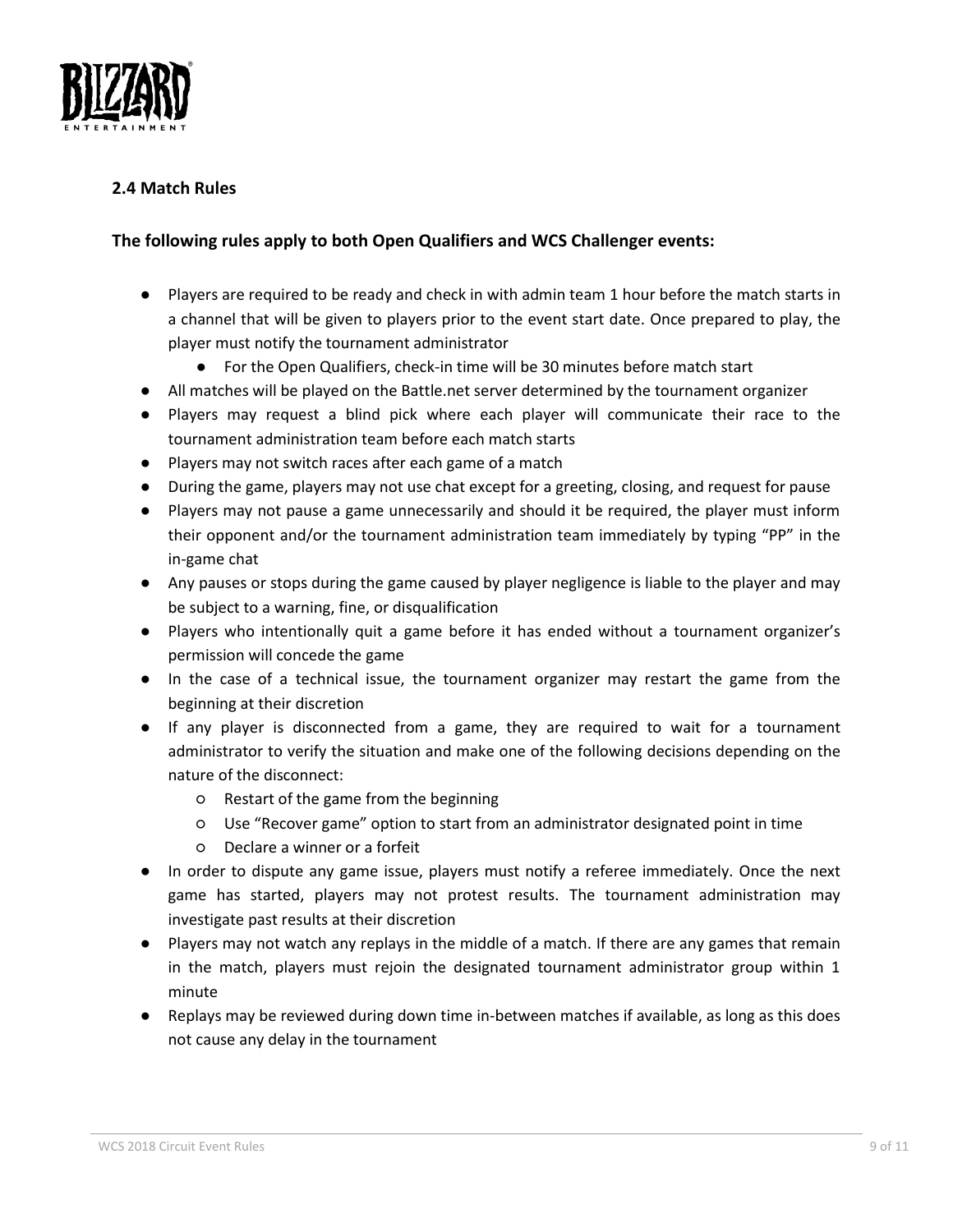

#### **The following rules apply only to WCS Challenger events:**

- Between games, players may ask the administrator for permission to break; if granted, the break may not last longer than 2 minutes
- Tournament administrators will assign colors to the players for each match
- Tournament administrators will host and start the matches
- In case of the situation where both players are unable to win the game, tournament organizer may declare a draw and the game will be replayed

## <span id="page-9-0"></span>**2.5 Match Offenses**

- If a player does not follow any of the rules listed above, the player may receive a warning at Blizzard's discretion
- If a player causes a delay beyond the designated exceptions, the player will receive a warning
- Player misconduct as defined in the player responsibilities will receive a warning at the discretion of the organizer
- The first misconduct warning will carry over throughout the current season
- In a single competition day, if a player receives
	- two (2) warnings will forfeit the next game
	- three (3) warnings will forfeit the next match
	- four (4) warnings will cause a disqualification from the event
- Players may request the status of their total warnings from Blizzard
- Players may, at the discretion of Blizzard, be levied a fine for repeated offences, to be taken from that season's winnings

## <span id="page-9-1"></span>**2.6 Additional Rules**

- In addition to the official rules listed herein, the Administration team may, at their discretion, provide additional rules to players concerning individual events
- All event-specific rules provided by the tournament Administrator must be followed in the same manner as the this rule set
- In the event of rules conflict, contact your tournament Administrator for clarity